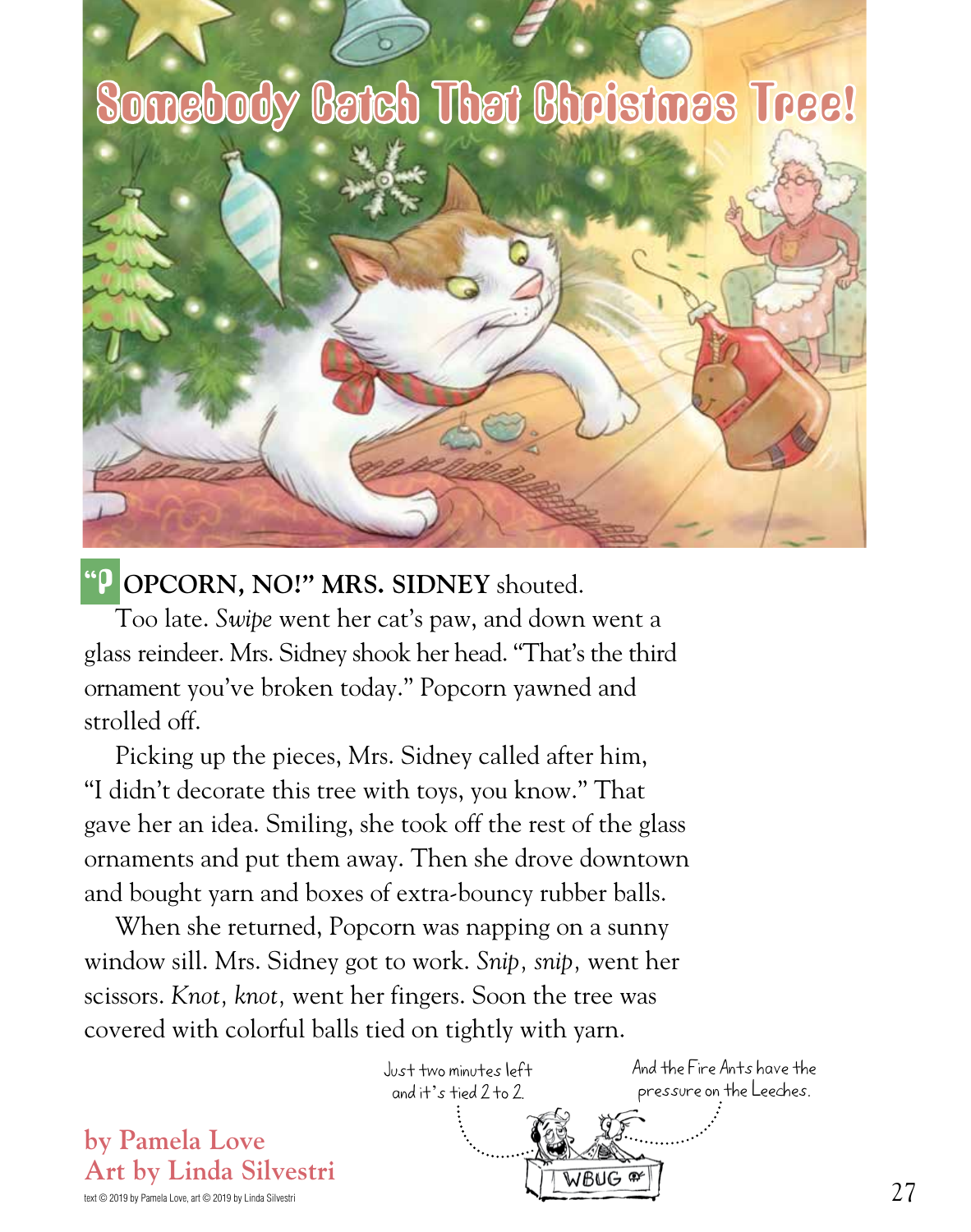

"There! Now it's safe for Popcorn to play with. I must take his picture when he sees it oh, dear. I left my camera in the car." She hurried outside to get it.

Popcorn woke up. Stretching sleepily, the cat looked at the Christmas tree. His eyes opened wide. Before, the tree had been interesting. Now, it was TOYLAND! At top speed, he launched himself.

The Christmas tree fell over. But it didn't stay down. *Boing!* Its new ornaments sent the tree bouncing out of the living room.

Terrified, Popcorn clung to the tree. *Boing! Boing!* On the third bounce, he leaped off, landing in his water dish. "Yeeeowl!"

## ❆ ❆ ❆

When Mrs. Sidney opened the front door, six feet of pine needles and wood were headed her way. Sensibly, she stepped aside.

Leaping outdoors, the tree bounced off the hard-packed snow and headed down the street.

"Somebody catch that Christmas tree!" Mrs. Sidney shouted.

Her neighbors were busy clearing the sidewalk. *Whoomp! Whoomp! Whoomp!* The tree bounced off three snow shovels as Mrs. Sidney dashed to her car. Soon, she was in pursuit.

On the corner, carolers were singing, "O Christmas tree, O Christmas tree—EEK!" *Boing!*

The puck ricochets—bounces off Bill the Pillbug's head The ants are at and jolts him—moves him suddenly—into the net.

the goal and shoot!

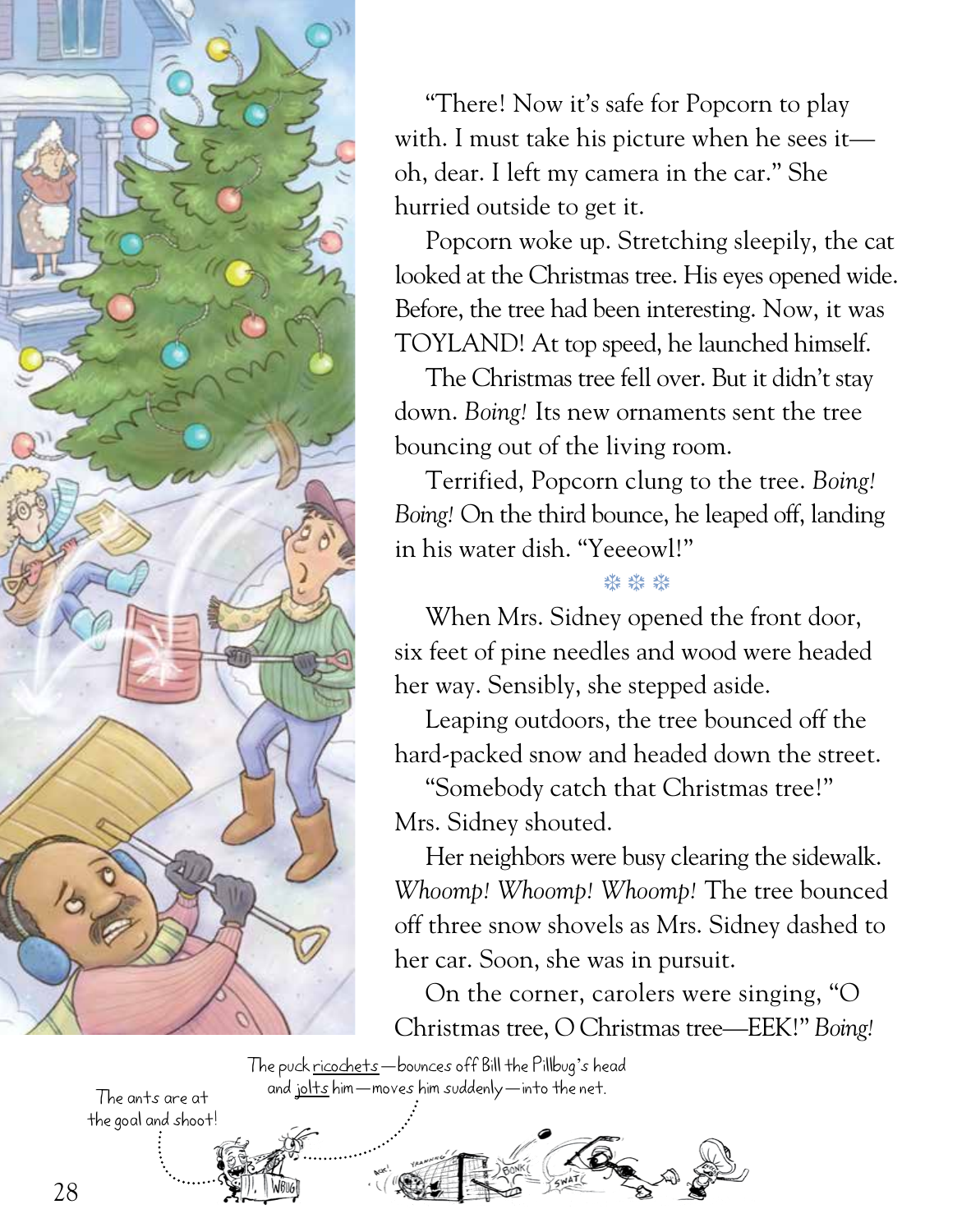

Everyone dove out of the way as the tree flew by.

Next, it jumped past the Christmas tree lot it came from. "I want a kangaroo tree, too!" a little boy shouted.

The tree slowed as Mrs. Sidney followed it to a brightly decorated park. Suddenly, it ricocheted off a penguin statue's belly—*Wharoomp!* —to a snowman statue's head— *Wharoomp!*—and onto a polar bear statue's back—*Wharoomp!* Picking up speed, the tree headed out of town.

Through the nearby forest it jolted past jackrabbits and rebounded by raccoons. With its last hop, the tree landed on a ski lift. The seat rocked, and rocked, and rocked until finally . . . down dropped the tree onto the slope.

End over end it came. *Whoomp! Whoomp! Whoomp!* Left zoomed snowboarders. Right sped skiers. Onto the ski jump it went. *Whoosh!* It took off!

Soaring high over the trees, at last it fell, hitting a train engine

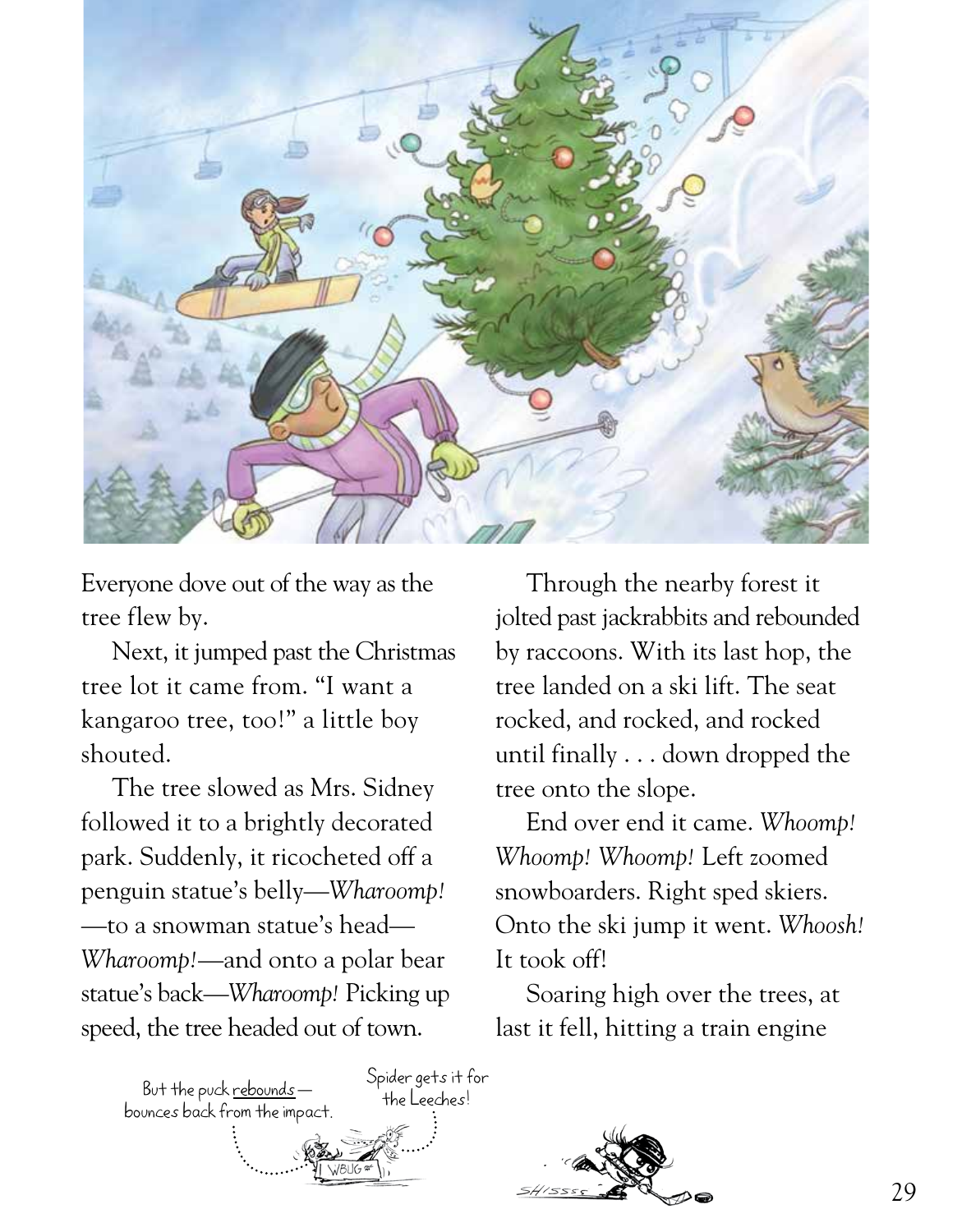

back down the ice!

pulling into town. *BONK!* Balls scattered. Just enough were left for one more bounce. *Swish.* It landed neatly in the basketball net on the mayor's garage.

Mrs. Sidney had been circling the town, searching high and low. At last she spotted the tree . . . and the mayor and her three kids staring at it. How embarrassing! Taking a deep breath, Mrs. Sidney marched up to the mayor. "I'm sorry. That's my tree. It got away from me. I couldn't catch it."

The mayor's daughter pointed at the tree. "You needed a net."

Everyone laughed. Mrs. Sidney sighed with relief. While she explained about Popcorn, the mayor and her oldest son got a ladder, took down the tree, and tied it to Mrs. Sidney's car. After thanking everyone, she drove off.

## ❆ ❆ ❆

When Mrs. Sidney got home, Matt and Luke, the twins who lived next door, were outside with their sled. They were happy to help Mrs. Sidney get her tree back inside. They used their sled to pull it up to her house.

Opening the door, Mrs. Sidney called, "Popcorn?"

Popcorn let out a yowl. The tree was back! Hissing, he lunged at the tree, knocking